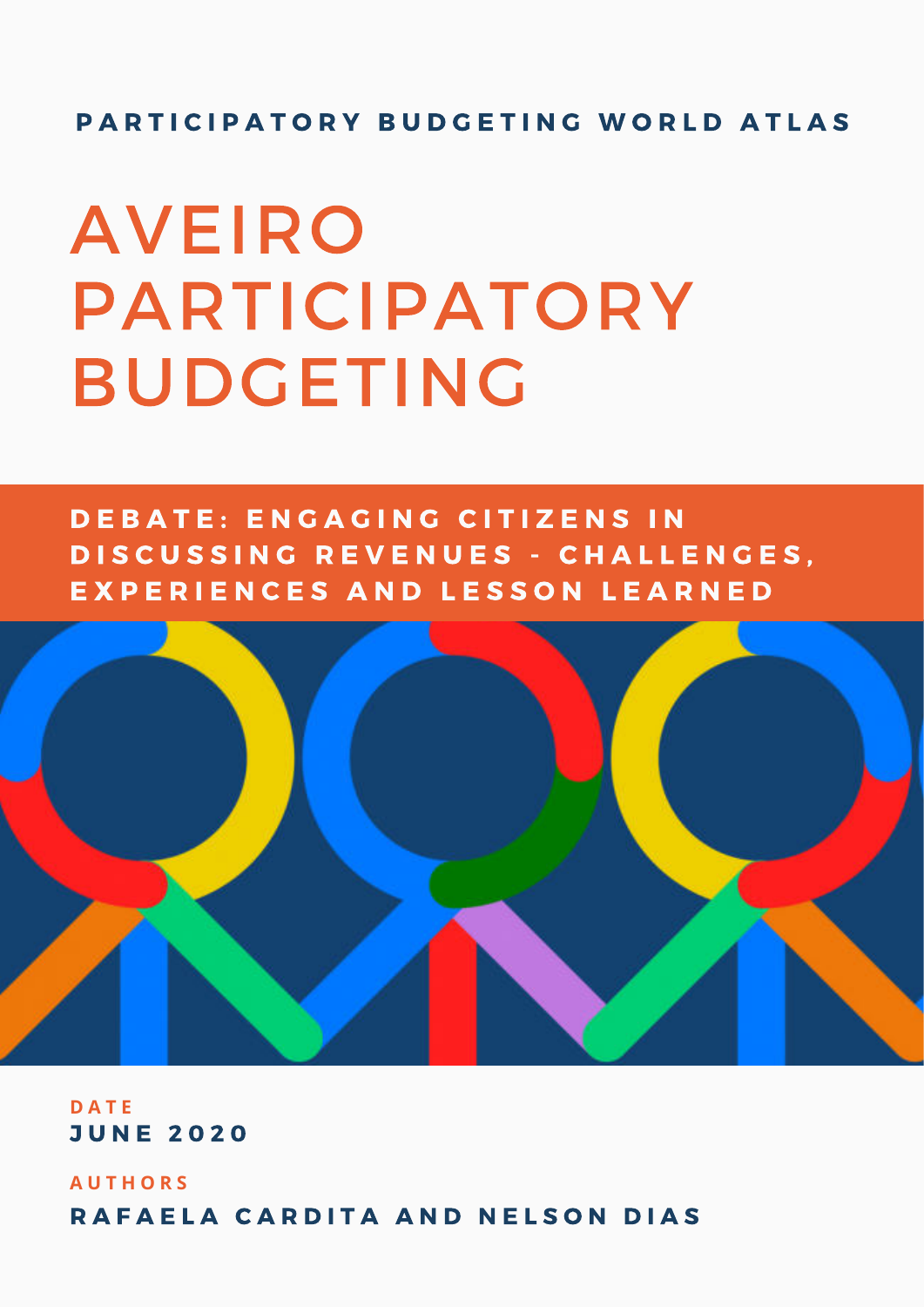# Participatory Budgeting with Direct Action

## AVEIRO



I. Name of the country where the experience is/was located

Portugal

II. Name of the City

Aveiro

III. Name of the Region

Beira Litoral

IV. Name of the organization that promoted the experience

Aveiro Town Hall

#### V. Typology of the organization that promoted the experience

Municipal government

VI. Name of the process

Participatory Budgeting with Direct Action

VII. Dates or year(s) in which the citizens engagement happened

Between April 2020 and April 2021

VIII. Was the experience formally part of PB?

Yes